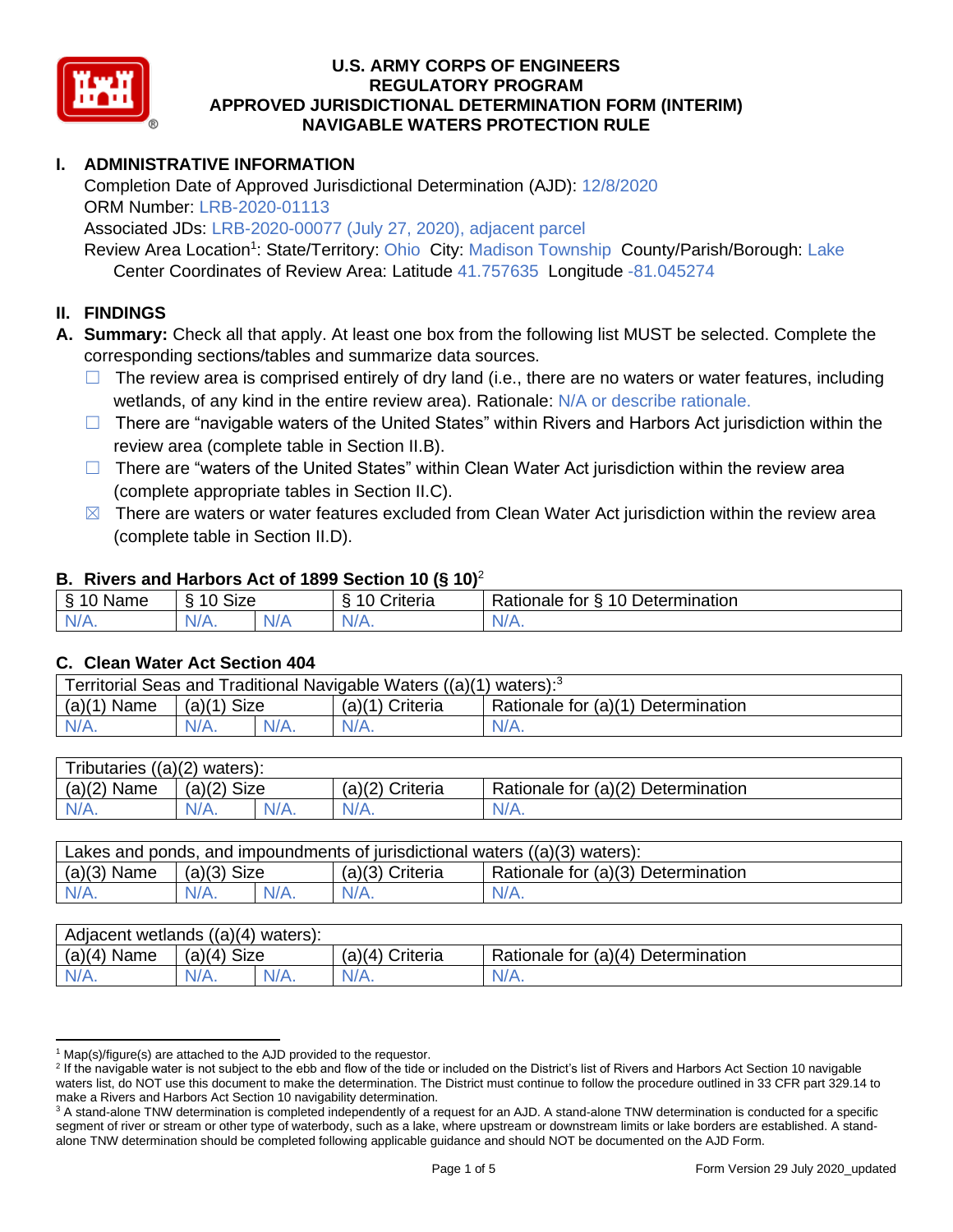

# **D. Excluded Waters or Features**

| Excluded waters $((b)(1) - (b)(12))$ : <sup>4</sup> |                       |                  |                                    |                                                                                                                                                                                                                                                                                                                                                                                                                                                  |  |  |  |  |
|-----------------------------------------------------|-----------------------|------------------|------------------------------------|--------------------------------------------------------------------------------------------------------------------------------------------------------------------------------------------------------------------------------------------------------------------------------------------------------------------------------------------------------------------------------------------------------------------------------------------------|--|--|--|--|
| <b>Exclusion Name</b>                               | <b>Exclusion Size</b> |                  | Exclusion <sup>5</sup>             | Rationale for Exclusion Determination                                                                                                                                                                                                                                                                                                                                                                                                            |  |  |  |  |
| <b>Wetland W-1</b>                                  | .142                  | $\text{acre}(s)$ | $(b)(1)$ Non-<br>adjacent wetland. | The closest stream is off-site Stream 1 (LRB-<br>2020-00077) which is approximately 1130 linear<br>feet away. Stream 1 is ephemeral and non-<br>jurisdictional. Wetland W-1 is surrounded by<br>upland and is entirely on-site. The entire<br>perimeter was observed and no connection to<br>any swales, ditches, streams or other wetlands<br>were identified nor were there any natural berms<br>or barriers or artificial structure/features. |  |  |  |  |
|                                                     |                       |                  |                                    | Based on the above information, the wetland<br>does not abut an $(a)(1)$ through $(a)(3)$ water, nor<br>is the wetland inundated by flooding by an $(a)(1)$<br>through (a)(3) water, is not separated from an<br>$(a)(1)$ through $(a)(3)$ water via a natural berm or<br>barrier, and is not separated from an $a(1)-(a)(3)$<br>water via an artificial structure/feature. Therefore<br>Wetland W-1 is a non-adjacent wetland.                  |  |  |  |  |
| <b>Wetland W-2</b>                                  | .043                  | $\text{acre}(s)$ | $(b)(1)$ Non-<br>adjacent wetland. | The closest stream is off-site Stream 1 (LRB-<br>2020-00077) which is approximately 1070 linear<br>feet away. Stream 1 is ephemeral and non-<br>jurisdictional. Wetland W-2 is surrounded by<br>upland and is entirely on-site. The entire<br>perimeter was observed and no connection to<br>any swales, ditches, streams or other wetlands<br>were identified nor were there any natural berms<br>or barriers or artificial structure/features. |  |  |  |  |
|                                                     |                       |                  |                                    | Based on the above information, the wetland<br>does not abut an $(a)(1)$ through $(a)(3)$ water, nor<br>is the wetland inundated by flooding by an $(a)(1)$<br>through (a)(3) water, is not separated from an<br>$(a)(1)$ through $(a)(3)$ water via a natural berm or<br>barrier, and is not separated from an $a(1)-(a)(3)$<br>water via an artificial structure/feature. Therefore<br>Wetland W-2 is a non-adjacent wetland.                  |  |  |  |  |
| <b>Wetland W-3</b>                                  | .14                   | $\text{acre}(s)$ | $(b)(1)$ Non-<br>adjacent wetland. | The closest stream is off-site Stream 1 (LRB-<br>2020-00077) which is approximately 340 linear<br>feet away. Stream 1 is ephemeral and non-<br>jurisdictional. Wetland W-3 is surrounded by<br>upland and is entirely on-site. The entire<br>perimeter was observed and no connection to                                                                                                                                                         |  |  |  |  |

<sup>4</sup> Some excluded waters, such as (b)(2) and (b)(4), may not be specifically identified on the AJD form unless a requestor specifically asks a Corps district to do so. Corps districts may, in case-by-case instances, choose to identify some or all of these waters within the review area.  $5$  Because of the broad nature of the (b)(1) exclusion and in an effort to collect data on specific types of waters that would be covered by the (b)(1)

exclusion, four sub-categories of (b)(1) exclusions were administratively created for the purposes of the AJD Form. These four sub-categories are not new exclusions, but are simply administrative distinctions and remain (b)(1) exclusions as defined by the NWPR.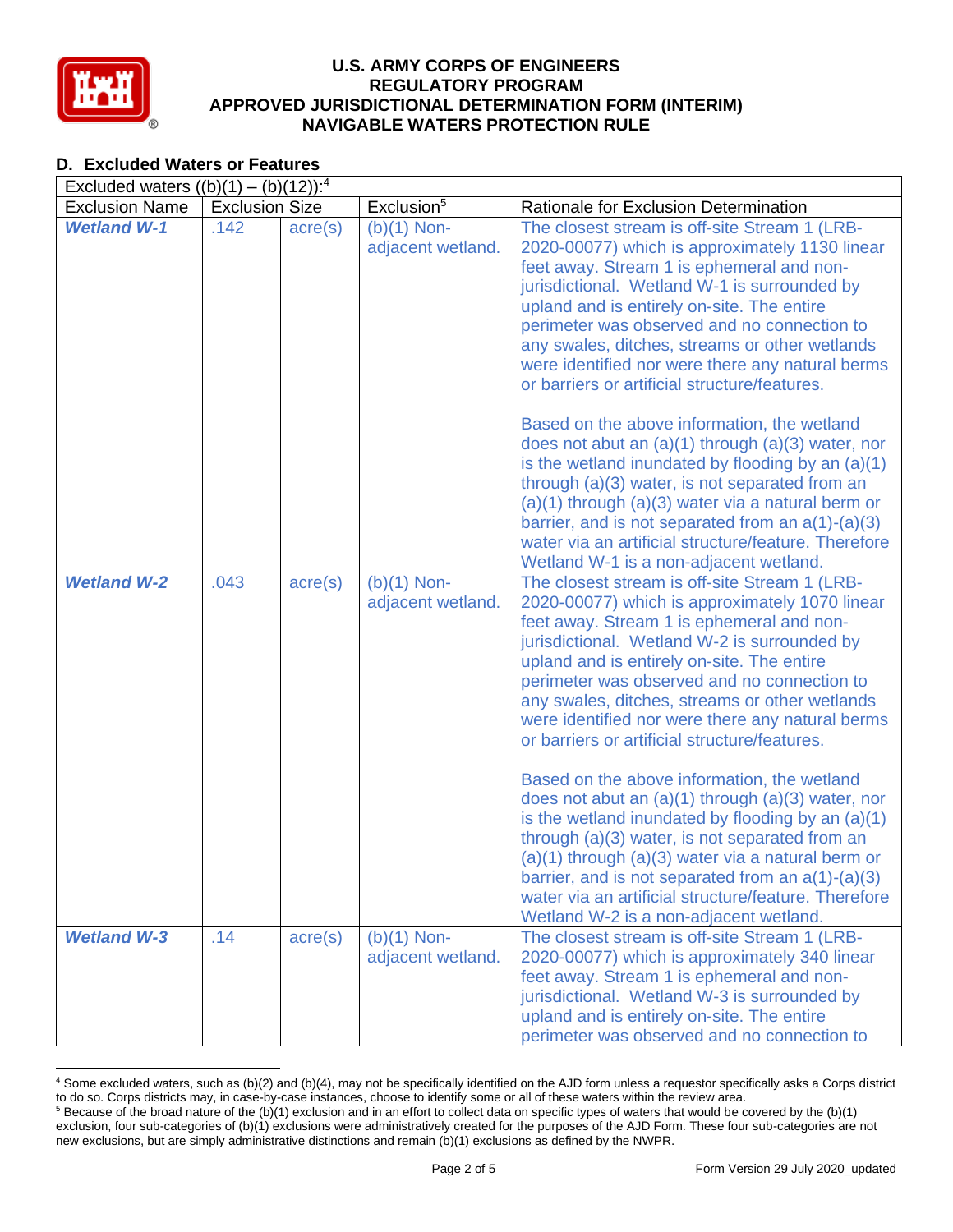

| Excluded waters $((b)(1) - (b)(12))$ : <sup>4</sup> |                       |                  |                                    |                                                                                                                                                                                                                                                                                                                                                                                                                                                                                                                                                                                                                                                                                                                                                                                                                                                                                    |  |  |  |
|-----------------------------------------------------|-----------------------|------------------|------------------------------------|------------------------------------------------------------------------------------------------------------------------------------------------------------------------------------------------------------------------------------------------------------------------------------------------------------------------------------------------------------------------------------------------------------------------------------------------------------------------------------------------------------------------------------------------------------------------------------------------------------------------------------------------------------------------------------------------------------------------------------------------------------------------------------------------------------------------------------------------------------------------------------|--|--|--|
| <b>Exclusion Name</b>                               | <b>Exclusion Size</b> |                  | Exclusion <sup>5</sup>             | Rationale for Exclusion Determination                                                                                                                                                                                                                                                                                                                                                                                                                                                                                                                                                                                                                                                                                                                                                                                                                                              |  |  |  |
|                                                     |                       |                  |                                    | any swales, ditches, streams or other wetlands<br>were identified nor were there any natural berms<br>or barriers or artificial structure/features.<br>Based on the above information, the wetland<br>does not abut an $(a)(1)$ through $(a)(3)$ water, nor<br>is the wetland inundated by flooding by an $(a)(1)$<br>through (a)(3) water, is not separated from an<br>$(a)(1)$ through $(a)(3)$ water via a natural berm or<br>barrier, and is not separated from an $a(1)-(a)(3)$<br>water via an artificial structure/feature. Therefore<br>Wetland W-3 is a non-adjacent wetland.                                                                                                                                                                                                                                                                                             |  |  |  |
| <b>Wetland W-4</b>                                  | .041                  | $\text{acre}(s)$ | $(b)(1)$ Non-<br>adjacent wetland. | The closest stream is off-site Stream 1 (LRB-<br>2020-00077) which is approximately 350 linear<br>feet away. Stream 1 is ephemeral and non-<br>jurisdictional. Wetland W-4 is surrounded by<br>upland and is entirely on-site. The entire<br>perimeter was observed and no connection to<br>any swales, ditches, streams or other wetlands<br>were identified nor were there any natural berms<br>or barriers or artificial structure/features.<br>Based on the above information, the wetland<br>does not abut an $(a)(1)$ through $(a)(3)$ water, nor<br>is the wetland inundated by flooding by an $(a)(1)$<br>through (a)(3) water, is not separated from an<br>$(a)(1)$ through $(a)(3)$ water via a natural berm or<br>barrier, and is not separated from an $a(1)-(a)(3)$<br>water via an artificial structure/feature. Therefore<br>Wetland W-4 is a non-adjacent wetland. |  |  |  |
| <b>Wetland W-5</b>                                  | .158                  | $\text{acre}(s)$ | $(b)(1)$ Non-<br>adjacent wetland. | The closest stream is off-site Stream 1 (LRB-<br>2020-00077) which is approximately 860 linear<br>feet away. Stream 1 is ephemeral and non-<br>jurisdictional. Wetland W-5 is surrounded by<br>upland and is entirely on-site. The entire<br>perimeter was observed and no connection to<br>any swales, ditches, streams or other wetlands<br>were identified nor were there any natural berms<br>or barriers or artificial structure/features.<br>Based on the above information, the wetland<br>does not abut an $(a)(1)$ through $(a)(3)$ water, nor<br>is the wetland inundated by flooding by an $(a)(1)$<br>through (a)(3) water, is not separated from an<br>$(a)(1)$ through $(a)(3)$ water via a natural berm or<br>barrier, and is not separated from an $a(1)-(a)(3)$<br>water via an artificial structure/feature. Therefore<br>Wetland W-5 is a non-adjacent wetland. |  |  |  |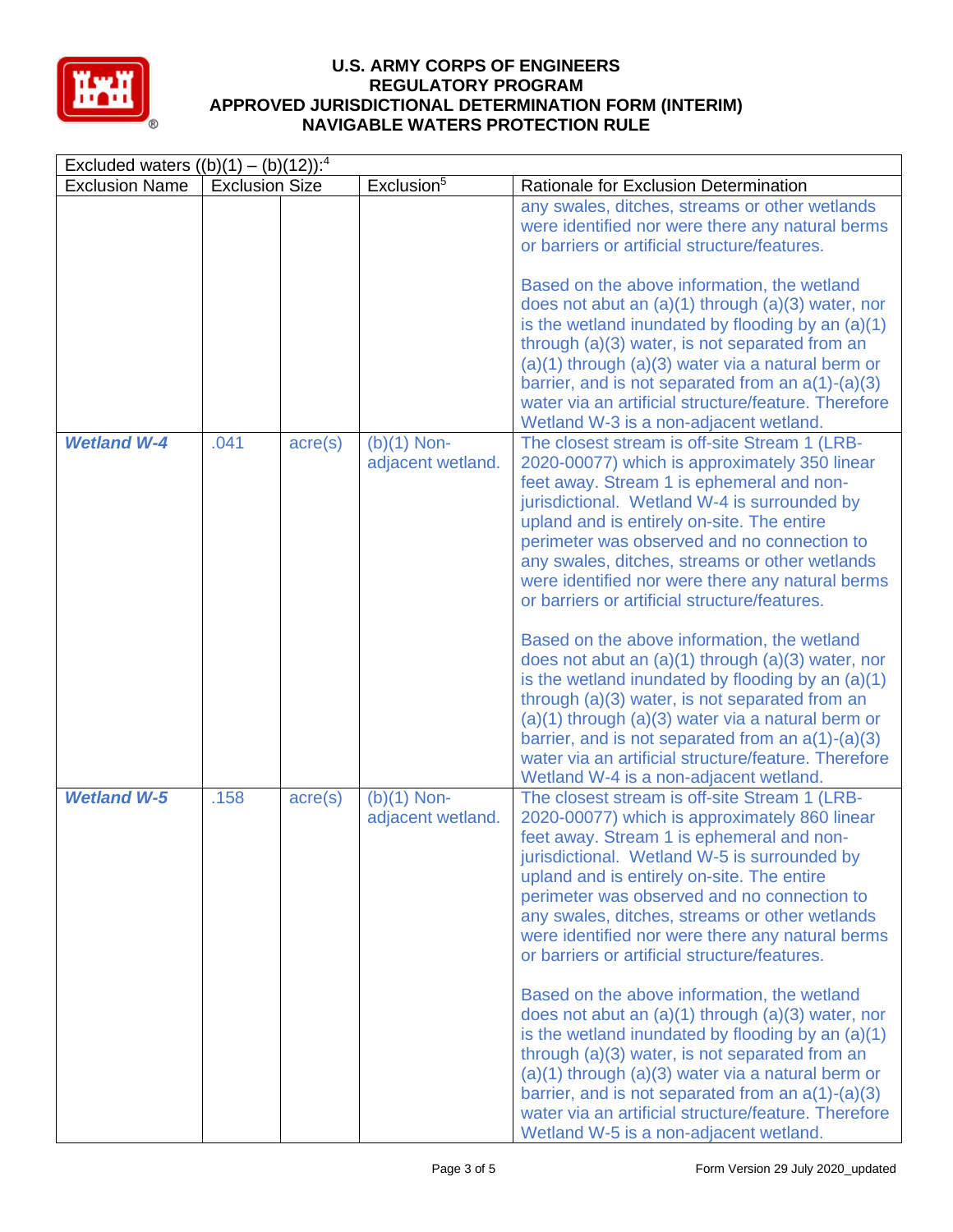

| Excluded waters $((b)(1) - (b)(12))$ : <sup>4</sup> |                       |                  |                                    |                                                                                                                                                                                                                                                                                                                                                                                                                                 |  |  |  |  |
|-----------------------------------------------------|-----------------------|------------------|------------------------------------|---------------------------------------------------------------------------------------------------------------------------------------------------------------------------------------------------------------------------------------------------------------------------------------------------------------------------------------------------------------------------------------------------------------------------------|--|--|--|--|
| <b>Exclusion Name</b>                               | <b>Exclusion Size</b> |                  | Exclusion <sup>5</sup>             | Rationale for Exclusion Determination                                                                                                                                                                                                                                                                                                                                                                                           |  |  |  |  |
| <b>Wetland W-6</b>                                  | .068                  | $\text{acre}(s)$ | $(b)(1)$ Non-<br>adjacent wetland. | The closest stream is off-site Stream 1 (LRB-<br>2020-00077) which is approximately 460 linear<br>feet away. Stream 1 is ephemeral and non-<br>jurisdictional. Wetland W-6 extends off-site to<br>the east. The entire perimeter was observed and<br>no connection to any swales, ditches, streams or<br>other wetlands were identified nor were there<br>any natural berms or barriers or artificial<br>structure/features.    |  |  |  |  |
|                                                     |                       |                  |                                    | Based on the above information, the wetland<br>does not abut an $(a)(1)$ through $(a)(3)$ water, nor<br>is the wetland inundated by flooding by an $(a)(1)$<br>through (a)(3) water, is not separated from an<br>$(a)(1)$ through $(a)(3)$ water via a natural berm or<br>barrier, and is not separated from an $a(1)-(a)(3)$<br>water via an artificial structure/feature. Therefore<br>Wetland W-6 is a non-adjacent wetland. |  |  |  |  |
| $N/A$ .                                             | N/A.                  | $\text{acre}(s)$ | $N/A$ .                            | $N/A$ .                                                                                                                                                                                                                                                                                                                                                                                                                         |  |  |  |  |

# **III. SUPPORTING INFORMATION**

**A. Select/enter all resources** that were used to aid in this determination and attach data/maps to this document and/or references/citations in the administrative record, as appropriate.

 $\boxtimes$  Information submitted by, or on behalf of, the applicant/consultant: Natural Resources Technical Report (CESO, Inc., July 7, 2020)

This information is and is not sufficient for purposes of this AJD.

Rationale: The Corps agrees with the wetland boundaries provided by the consultant but does not agree with the Cowardin type assigned to the wetlands. The area was recently cleared in 2020 and prior to the clearing the wetlands were forested.

- $\Box$  Data sheets prepared by the Corps: Title(s) and/or date(s).
- ☒ Photographs: Aerial: Natural Resources Technical Report (CESO, Inc., 7/7/20), Google Earth (4/5/12, 2/28/06, HistoricAerials.com (1994, 1970, 1052)
- $\boxtimes$  Corps site visit(s) conducted on: 8/27/20
- ☒ Previous Jurisdictional Determinations (AJDs or PJDs): LRB-2020-00077 (July 27, 2020), adjacent parcel
- ☒ Antecedent Precipitation Tool: *provide detailed discussion in Section III.B*.
- ☒ USDA NRCS Soil Survey: Natural Resources Technical Report (CESO, Inc., 7/7/20)
- ☒ USFWS NWI maps: Natural Resources Technical Report (CESO, Inc., 7/7/20)
- ☒ USGS topographic maps: Natural Resources Technical Report (CESO, Inc., 7/7/20) HistoricAerials.com (2016, 1997, 1943)

## **Other data sources used to aid in this determination:**

| Data Source (select) | Name and/or date and other relevant information |
|----------------------|-------------------------------------------------|
| USGS Sources         | $N/A$ .                                         |
| USDA Sources         | $N/A$ .                                         |